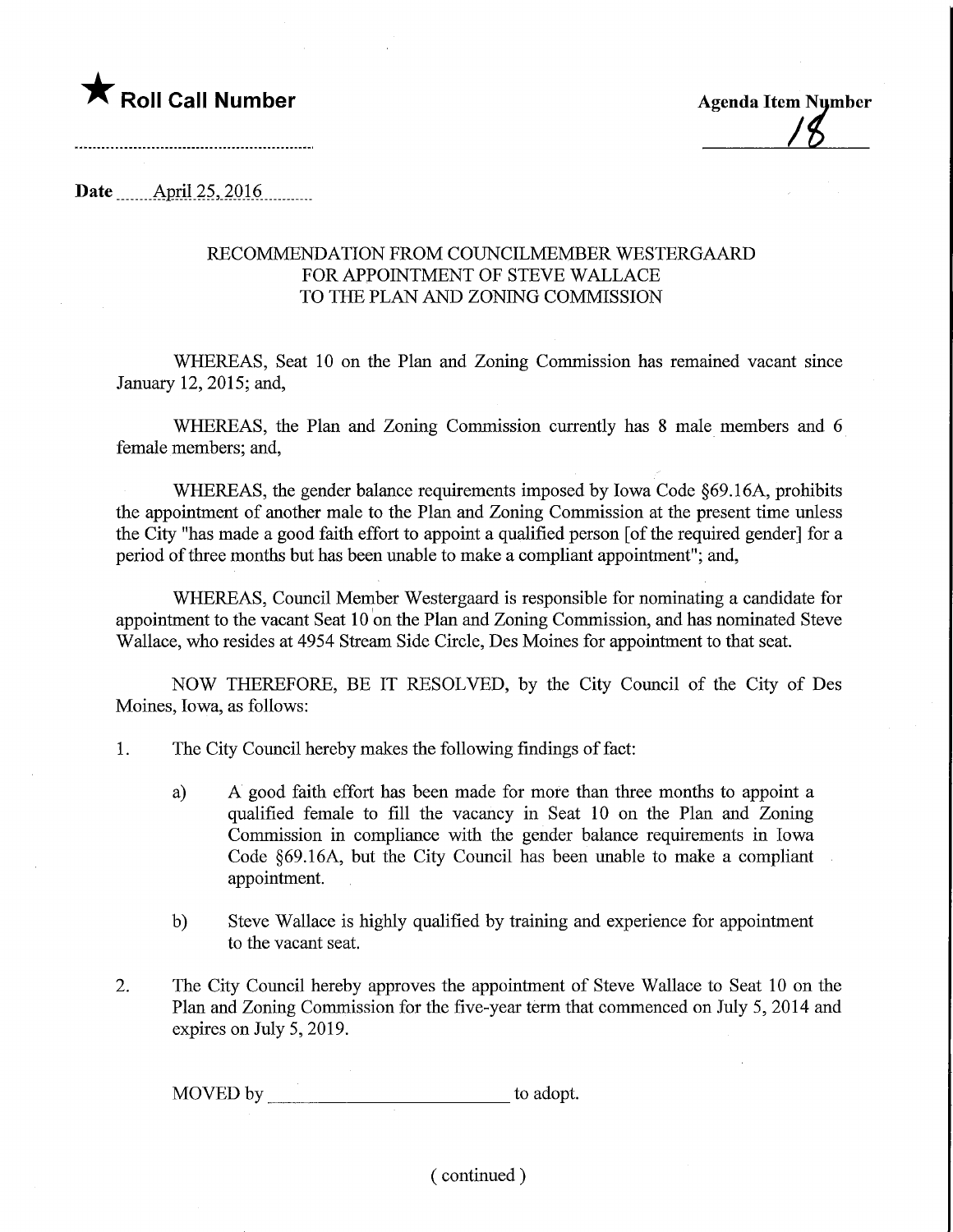

Agenda Item Nundber

Date <u>April 25, 2015</u>

-2-

FORM APPROVED:

 $16gK$ 

Roger K. Brown, Assistant City Attorney U:\Rog DocsVAdminVRC Appoint 16-04-25 Wallace to P&Z.doc

| <b>COUNCIL ACTION</b> | <b>YEAS</b> | <b>NAYS</b> | <b>PASS</b> | <b>ABSENT</b>   | <b>CERTIFICATE</b>                                                                                   |
|-----------------------|-------------|-------------|-------------|-----------------|------------------------------------------------------------------------------------------------------|
| <b>COWNIE</b>         |             |             |             |                 |                                                                                                      |
| <b>COLEMAN</b>        |             |             |             |                 | I, DIANE RAUH, City Clerk of said City hereby                                                        |
| <b>GATTO</b>          |             |             |             |                 | certify that at a meeting of the City Council of<br>said City of Des Moines, held on the above date, |
| <b>GRAY</b>           |             |             |             |                 | among other proceedings the above was adopted.                                                       |
| <b>HENSLEY</b>        |             |             |             |                 |                                                                                                      |
| <b>MOORE</b>          |             |             |             |                 | IN WITNESS WHEREOF, I have hereunto set my<br>hand and affixed my seal the day and year first        |
| WESTERGAARD           |             |             |             |                 | above written.                                                                                       |
| <b>TOTAL</b>          |             |             |             |                 |                                                                                                      |
| <b>MOTION CARRIED</b> |             |             |             | <b>APPROVED</b> |                                                                                                      |

Mayor

City Clerk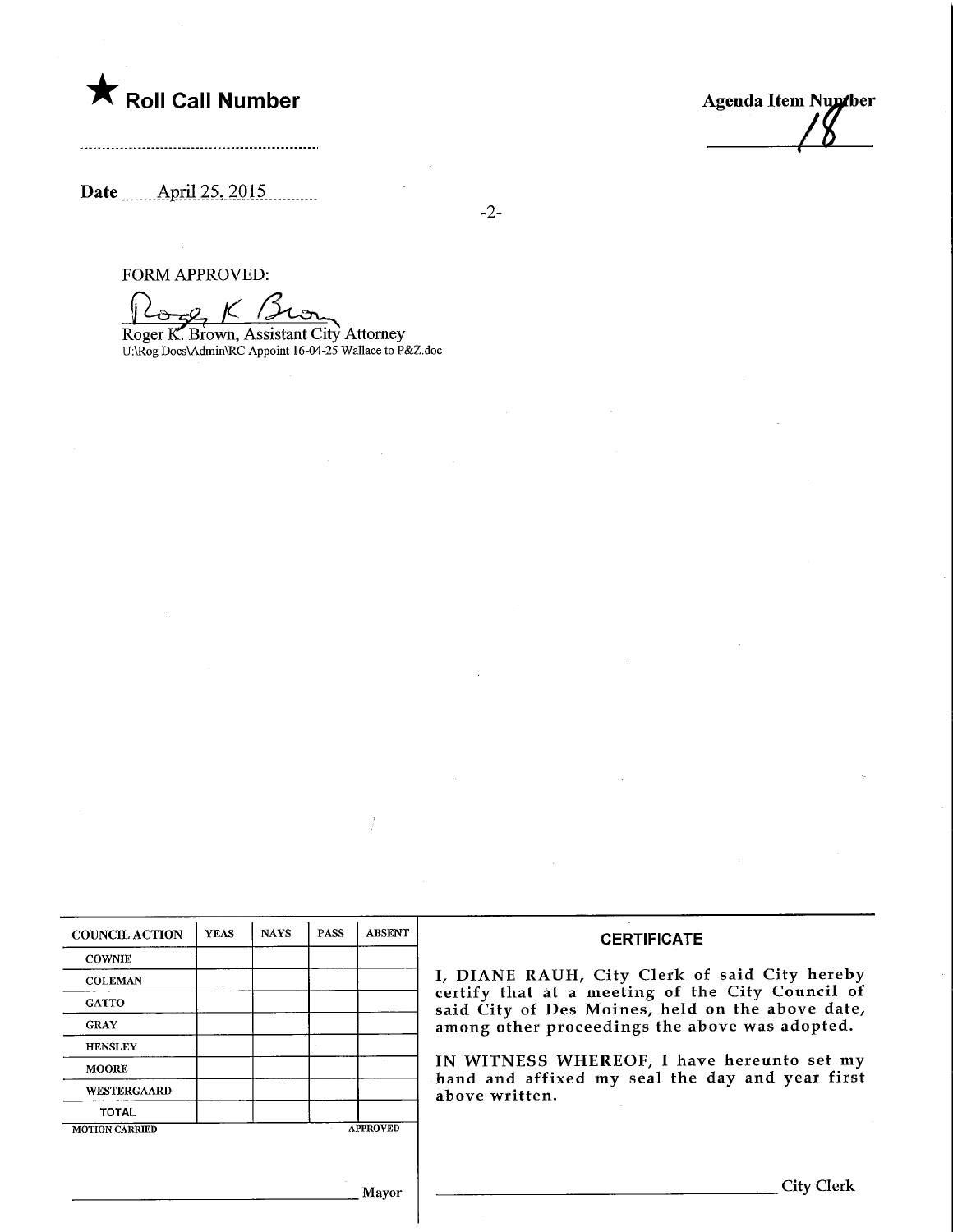## City of Des Moines, Iowa Boards and Commissions Board Composition

## Plan and Zoning Commission

| Description:   | Oversees the preparation and administration of the Comprehensive Plan, zoning, long-range<br>planning, subdivision, and public improvements as defined by codes; sets policy; and<br>determines plan and zoning requirements. Iowa Code Section 414.6 |  |  |  |
|----------------|-------------------------------------------------------------------------------------------------------------------------------------------------------------------------------------------------------------------------------------------------------|--|--|--|
| Staff contact: | Erik Lundy (283-4144)                                                                                                                                                                                                                                 |  |  |  |
| Term length:   | Five years                                                                                                                                                                                                                                            |  |  |  |
| Expiration:    | First Monday in July                                                                                                                                                                                                                                  |  |  |  |
| Meetings:      | 5:30 PM and 6:00 PM, First and third Thursdays of each month, Informational meeting - 5:30<br>PM when (scheduled); actual meeting 6:00 PM Public Hearings                                                                                             |  |  |  |
| Location:      | 400 Robert D Ray Drive                                                                                                                                                                                                                                |  |  |  |
|                | City Hall, Second floor, Room: City Council Chambers                                                                                                                                                                                                  |  |  |  |
| Requirements:  | GENDER BALANCE REQUIRED - Fifteen members qualified by knowledge or experience<br>to act in matters pertaining to the development and execution of a city plan; no member may<br>hold an elective office in the municipal government.                 |  |  |  |

Prof. requirements:

| <b>Member Information</b>                                            |                                                                 |                                                                                                                                                                        |  |  |  |
|----------------------------------------------------------------------|-----------------------------------------------------------------|------------------------------------------------------------------------------------------------------------------------------------------------------------------------|--|--|--|
| Female $= 6$                                                         |                                                                 |                                                                                                                                                                        |  |  |  |
| Dory L Briles<br>3501 SW 33rd Street                                 | (C).                                                            | Term expires:<br>7/1/2019                                                                                                                                              |  |  |  |
| Des Moines 50321                                                     | $(D): 515778-4732$<br>(E): 515 256-7949<br>$(W)$ :              | Took office:<br>12/3/2012<br>Appointed by: 6 - At Large B - Coleman<br>Residing in Ward: 3<br>Eligibility:                                                             |  |  |  |
| Seat: 07 - Citizen of DM                                             |                                                                 | Eligible for reappointment<br>Gender:<br>Female                                                                                                                        |  |  |  |
| Jo Anne Corigliano<br>2611 S.E. 7th                                  | $(C)$ :<br>$(D)$ :                                              | 7/1/2018<br>Term expires:<br>Took office:<br>1/28/2008                                                                                                                 |  |  |  |
| Des Moines 50315                                                     | 515 243-7738<br>(E):<br>(W): 515 000-0000                       | Appointed by:<br>4 - Ward 4<br>Residing in Ward: 4                                                                                                                     |  |  |  |
| Seat: 15 - Citizen of DM                                             |                                                                 | Eligibility:<br>Eligible for reappointment<br>Gender:<br>Female                                                                                                        |  |  |  |
| Jacqueline R Easley<br>3113 Southern Hills Drive<br>Des Moines 50321 | $(C)$ :<br>$(D)$ :<br>$(E)$ : 515 243-3803<br>(W): 515 245-2194 | 7/2/2012<br>Term expires:<br>Took office:<br>7/14/2008<br>Appointed by:<br>5 - At Large A - Moore<br>Residing in Ward: 3<br>Eligibility:<br>Eligible for reappointment |  |  |  |
| Seat: 04 - Citizen of DM                                             |                                                                 | Gender:<br>Female                                                                                                                                                      |  |  |  |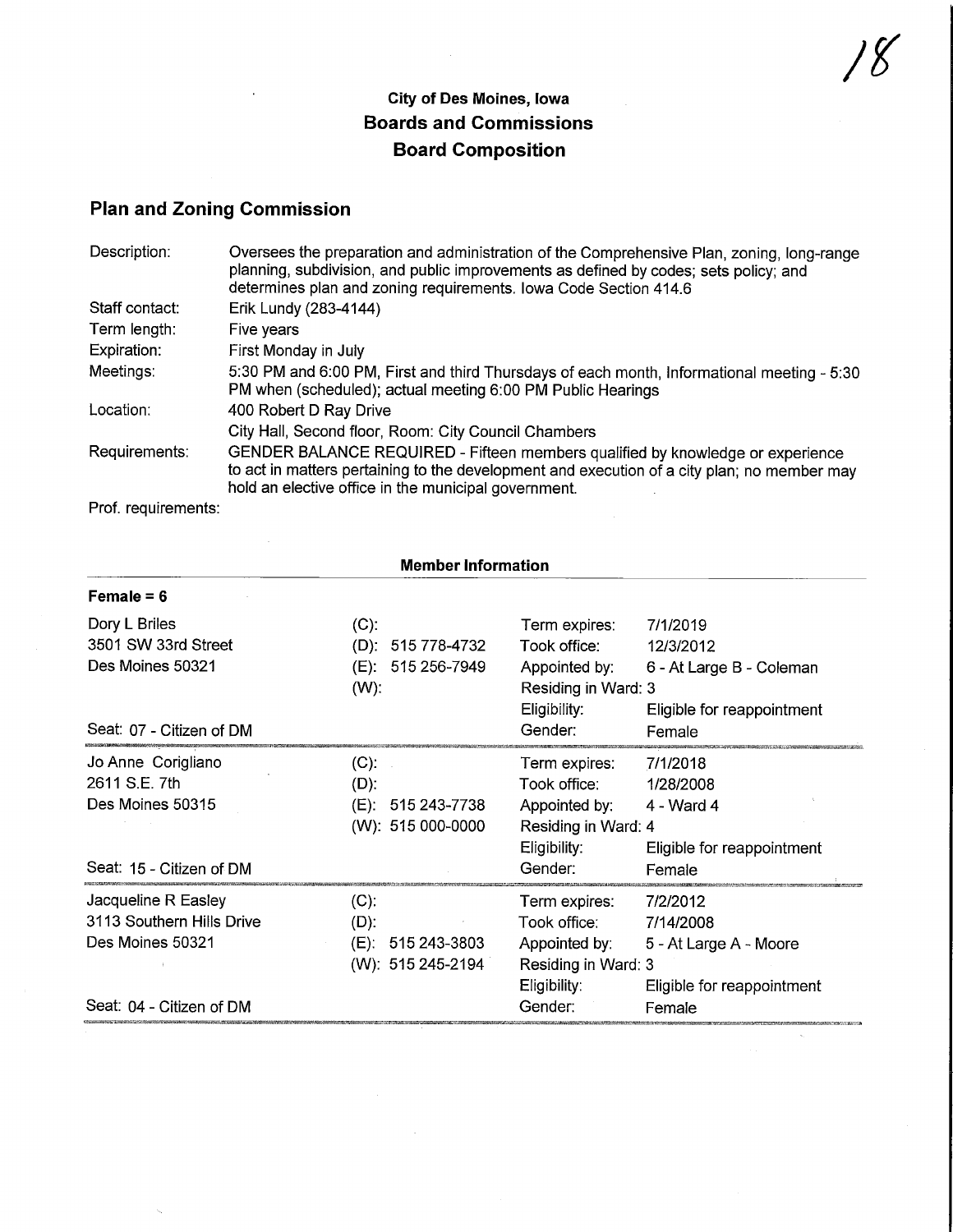Board Composition April 12, 2016 Page 2 of 3

|                                                                                         | <b>Member Information</b>                                                          |                                                                                                  |                                                                                          |
|-----------------------------------------------------------------------------------------|------------------------------------------------------------------------------------|--------------------------------------------------------------------------------------------------|------------------------------------------------------------------------------------------|
| Jann Freed<br>3304 Terrace Drive<br>Des Moines 50312<br>Seat: 03 - Citizen of DM        | $(C)$ :<br>$(D)$ : 515 360-5691<br>(E): 515 274-2798<br>$(W)$ :                    | Term expires:<br>Took office:<br>Appointed by:<br>Residing in Ward: 3<br>Eligibility:<br>Gender: | 7/1/2016<br>7/15/2013<br>7 - Mayor<br>Eligible for reappointment<br>Female               |
| Sasha Kamper<br>1804 38th Street<br>Des Moines 50310<br>Seat: 09 - Citizen of DM        | $(C)$ : 515 279-0410<br>(D): 515 480-2591<br>$(E)$ :<br>(W): 515 248-2046          | Term expires:<br>Took office:<br>Appointed by:<br>Residing in Ward: 1<br>Eligibility:<br>Gender: | 7/1/2016<br>3/9/2015<br>1 - Ward 1<br>Eligible for reappointment<br>Female               |
| CJ Stephens<br>4900 Woodland Avenue<br>Des Moines 50312<br>Seat: 05 - Citizen of DM     | (C): 515 577-0774<br>(D): 515 577-0774<br>(E): 515 277-3907<br>$(W)$ :             | Term expires:<br>Took office:<br>Appointed by:<br>Residing in Ward: 3<br>Eligibility:<br>Gender: | 7/1/2016<br>12/20/2010<br>5 - At Large A - Moore<br>Eligible for reappointment<br>Female |
| Male $=8$                                                                               |                                                                                    |                                                                                                  |                                                                                          |
| Francis Boggus<br>3009 45th Street<br>Des Moines 50310<br>Seat: 08 - Citizen of DM      | $(C): 515822 - 1434$<br>(D): 515 822-1434<br>$(E)$ :<br>(W): 515 822-1434          | Term expires:<br>Took office:<br>Appointed by:<br>Residing in Ward: 1<br>Eligibility:<br>Gender: | 7/6/2020<br>2/22/2016<br>1 - Ward 1<br>Eligible for reappointment<br>Male                |
| David Courard-Hauri<br>1112 29th Street<br>Des Moines 50311<br>Seat: 02 - Citizen of DM | $(C): 515868-1707$<br>(D): 515 277-6885<br>$(E)$ :<br>$(W)$ :                      | Term expires:<br>Took office:<br>Appointed by:<br>Residing in Ward: 3<br>Eligibility:<br>Gender: | 7/1/2017<br>1/25/2016<br>7 - Mayor<br>Eligible for reappointment<br>Male                 |
| Timothy A Fitzgerald<br>2224 Evergreen Avenue<br>Des Moines 50320                       | $(C): 515554 - 5036$<br>515 243-7271<br>$(D)$ :<br>515 246-9855<br>(E).<br>$(W)$ : | Term expires:<br>Took office:<br>Appointed by:<br>Residing in Ward: 4<br>Eligibility:<br>Gender: | 7/1/2014<br>5/9/2011<br>4 - Ward 4<br>Eligible for reappointment<br>Male                 |
| Seat: 14 - Citizen of DM                                                                |                                                                                    |                                                                                                  |                                                                                          |

 $\overline{\phantom{a}}$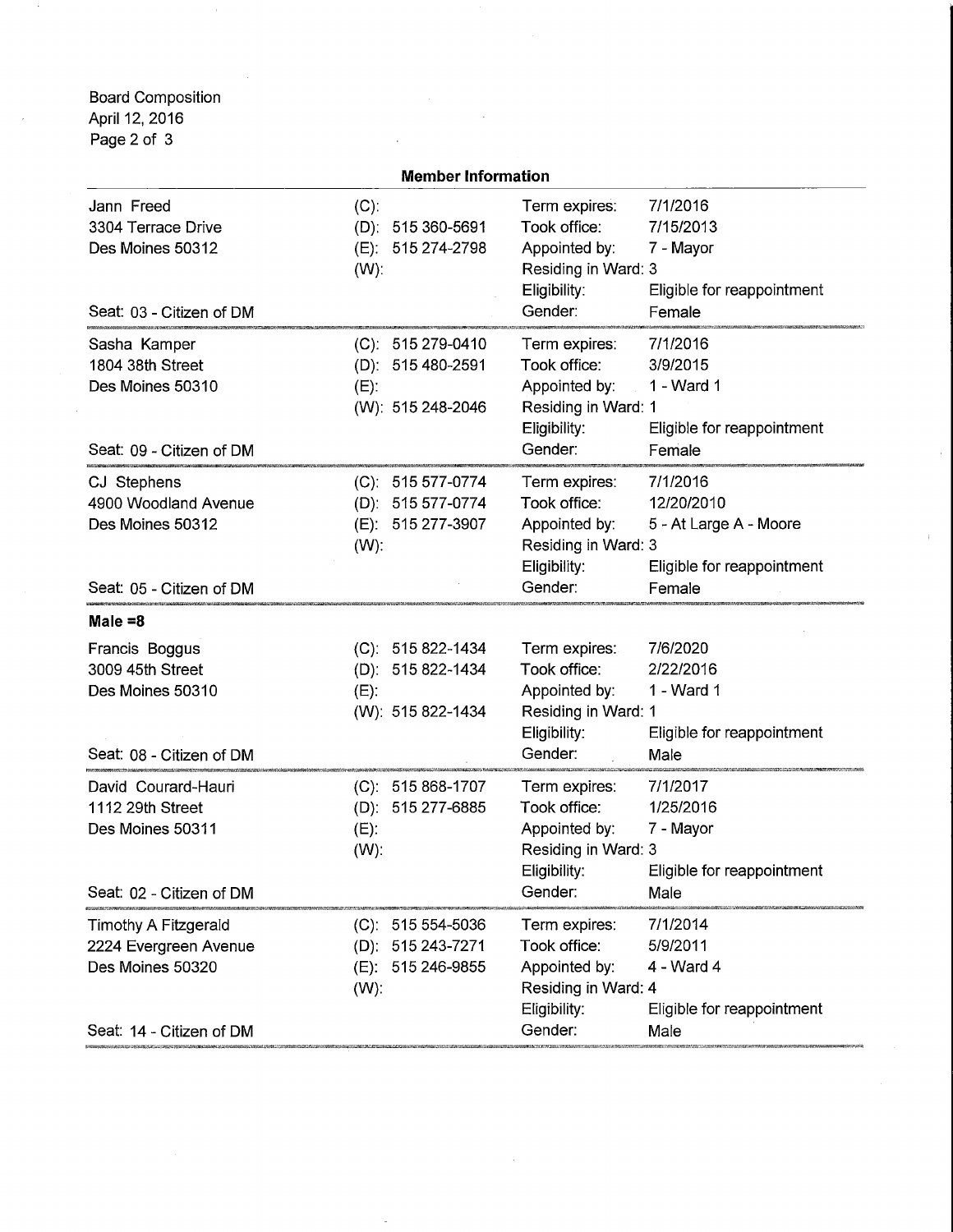Board Composition April 12, 2016 Page 3 of 3

| <b>Member Information</b>                                                                   |                                                                           |                                                                                                  |                                                                                         |  |  |
|---------------------------------------------------------------------------------------------|---------------------------------------------------------------------------|--------------------------------------------------------------------------------------------------|-----------------------------------------------------------------------------------------|--|--|
| John D Hilmes<br>5115 Woodland Avenue<br>Des Moines 50312<br>Seat: 13 - Citizen of DM       | $(C)$ :<br>$(D)$ : 515 288-0145<br>(E): 515 277-1266<br>(W): 515 288-0145 | Term expires:<br>Took office:<br>Appointed by:<br>Residing in Ward: 3<br>Eligibility:<br>Gender: | 7/1/2020<br>7/26/2010<br>$3 - Ward3$<br>Not eligible for reappointment<br>Male          |  |  |
| Gregory C Jones<br>526 E Grand Avenue<br>Des Moines 50309<br>Seat: 01 - Citizen of DM       | $(C)$ :<br>$(D)$ :<br>(E): 515 276-0782<br>(W): 515 280-8026              | Term expires:<br>Took office:<br>Appointed by:<br>Residing in Ward: 4<br>Eligibility:<br>Gender: | 7/1/2012<br>9/13/2002<br>7 - Mayor<br>Not eligible for reappointment<br>Male            |  |  |
| William C Page<br>520 East Sheridan<br>Des Moines 50313<br>Seat: 11 - Citizen of DM         | $(C)$ :<br>$(D)$ :<br>(E): 515 243-5740<br>(W): 515 243-5740              | Term expires:<br>Took office:<br>Appointed by:<br>Residing in Ward: 2<br>Eligibility:<br>Gender: | 7/1/2016<br>10/26/2009<br>2 - Ward 2<br>Eligible for reappointment<br>Male              |  |  |
| Michael Simonson<br>3300 Elmwood<br>Des Moines 50312<br>Seat: 12 - Citizen of DM            | $(C)$ :<br>$(D)$ :<br>(E): 515 279-5351<br>(W): 515 440-5626              | Term expires:<br>Took office:<br>Appointed by:<br>Residing in Ward: 3<br>Eligibility:<br>Gender: | 7/5/2019<br>11/1/2014<br>3 - Ward 3<br>Eligible for reappointment<br>Male               |  |  |
| <b>Gregory E Wattier</b><br>1445 41st Place<br>Des Moines 50311<br>Seat: 06 - Citizen of DM | $(C)$ :<br>$(D)$ :<br>(E): 515 371-4192<br>(W): 515 243-0074              | Term expires:<br>Took office:<br>Appointed by:<br>Residing in Ward: 1<br>Eligibility:<br>Gender: | 7/1/2020<br>1/14/2013<br>6 - At Large B - Coleman<br>Eligible for reappointment<br>Male |  |  |
| Vacancy = $1$                                                                               |                                                                           |                                                                                                  |                                                                                         |  |  |
| Vacancy<br>Seat: 10 - Citizen of DM                                                         | $(C)$ :<br>$(D)$ :<br>$(E)$ :<br>$(W)$ :                                  | Term expires:<br>Took office:<br>Appointed by:<br>Residing in Ward: 0<br>Eligibility:<br>Gender: | 7/5/2014<br>2 - Ward 2<br>Vacant                                                        |  |  |

 $\sim$ 

 $\ddot{\phantom{0}}$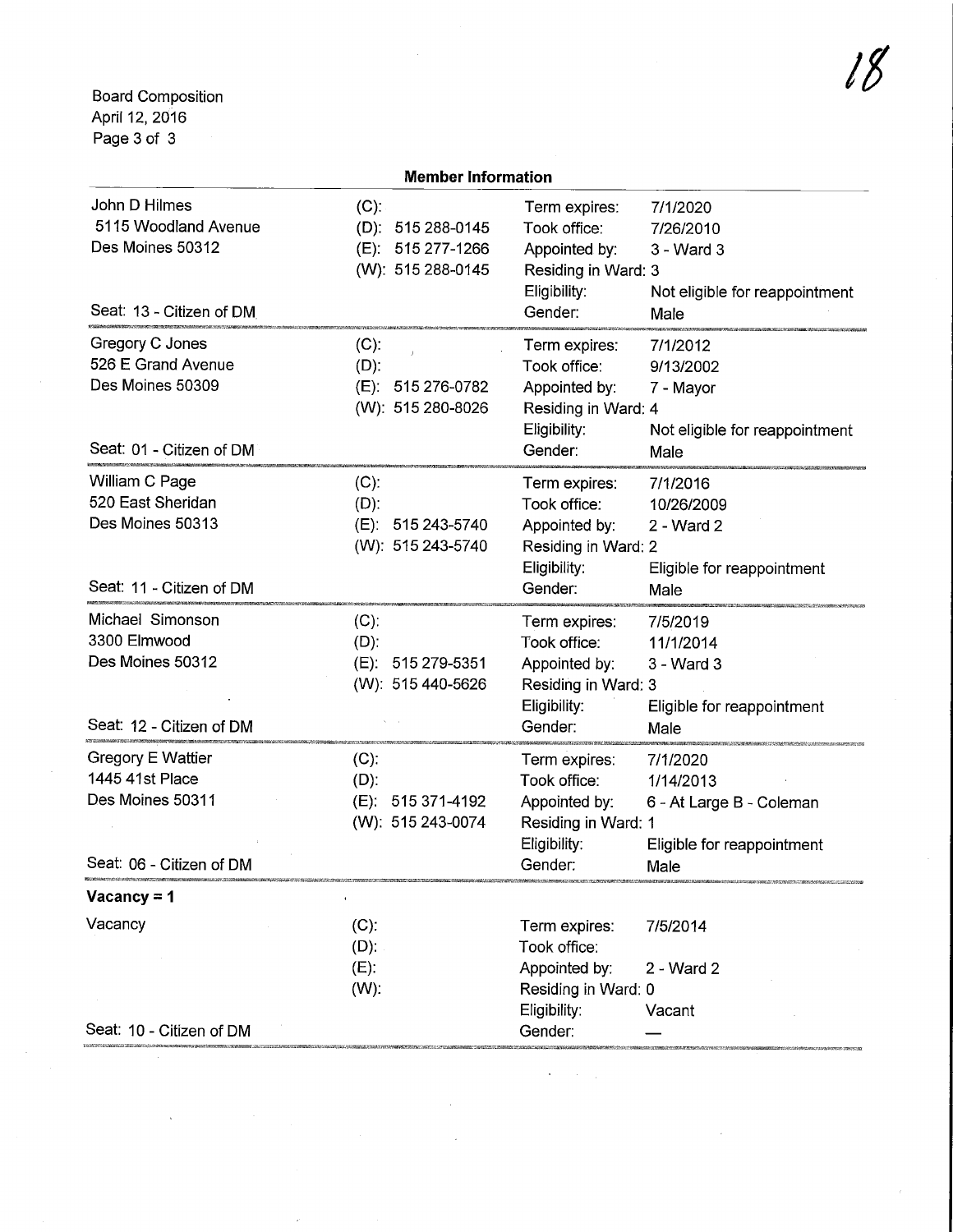## Herzberg, Karen M.

**From:** Rauh, Diane I.<br> **Sent:** Wednesday, A Sent: Sent: Wednesday, April 20, 2016 8:24 AM<br>To: Sentime Microsoft Herzberg, Karen M.; Ludwig, Michae Herzberg, Karen M.; Ludwig, Michael G.; Phillip Delafield **Cc:** Westergaard, Linda C.<br> **Subject:** FW: Apply to Serve on FW: Apply to Serve on a City Board - form submission

 $/8$ 

Linda will be appointing Mr. Wallace to P&Z on Monday night.

-----Original Message-----From: website@dmgov.org [mailto:website@dmgov.org] Sent: Tuesday, April 19, 2016 7:56 PM To: BoardAppointments Subject: Apply to Serve on a City Board - form submission

First Name: Steve

Last Name: Wallace

Address: 4954 Stream Side Circle

City: Des Moines

State: IA

Zip: 50317

Daytime Phone: 515-491-8096

Alternate Phone: 515-491-8096

Email: hallieiowa@msn.com

Occupation: Retired

Occupation Duration:

Employer:

Employment Duration:

Business Address 1:

Business Address 2:

Business City:

Business State: IA